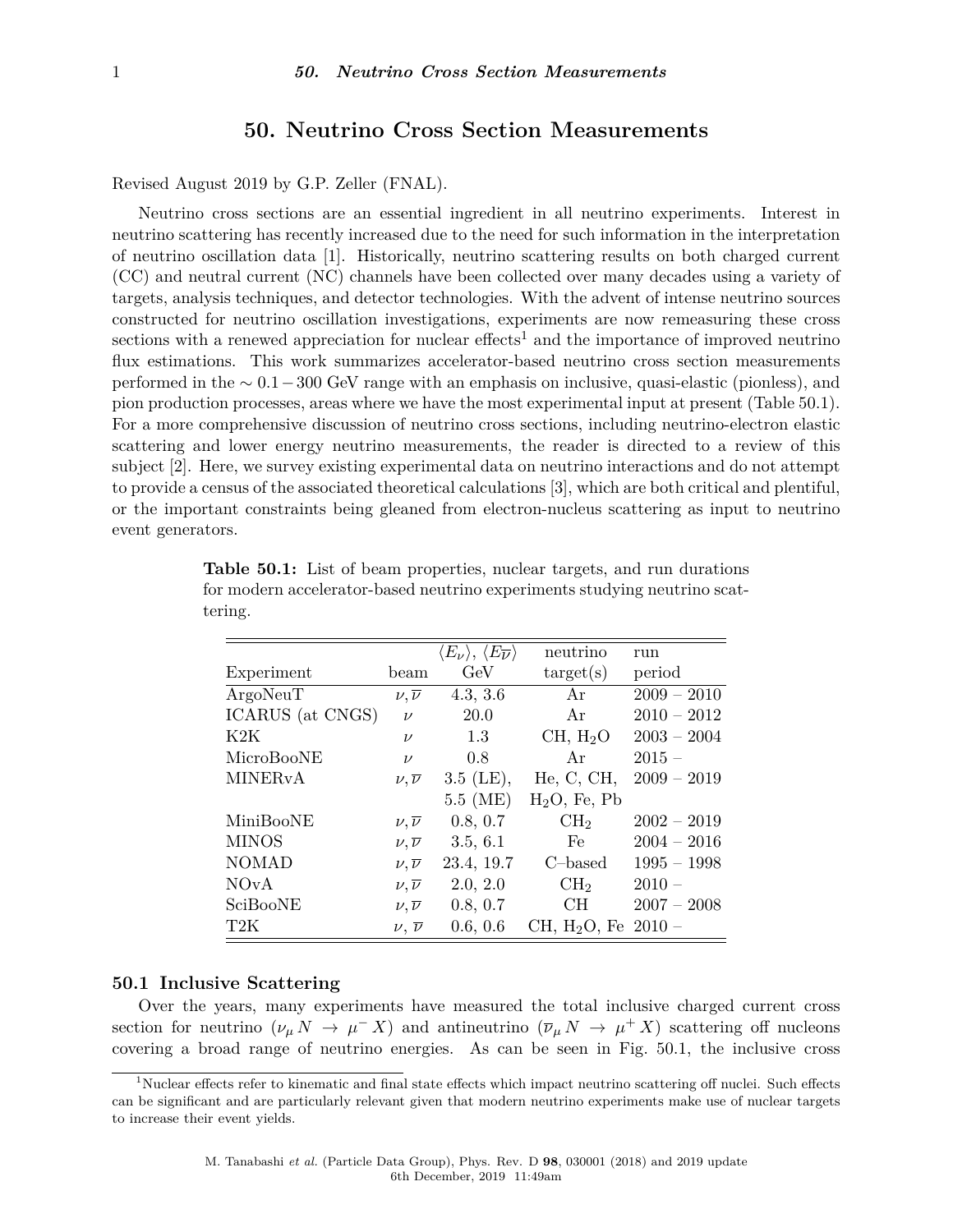section approaches a linear dependence on neutrino energy. This behavior is expected for point-like scattering of neutrinos from quarks, an assumption which breaks down at lower energies. Modern measurements of such inclusive scattering cross sections and their target nuclei are summarized in Table [50.2.](#page-2-0)

<span id="page-1-0"></span>

Figure 50.1: Measurements of per nucleon  $\nu_{\mu}$  and  $\overline{\nu}_{\mu}$  CC inclusive scattering cross sections divided by neutrino energy as a function of neutrino energy. Note the transition between logarithmic and linear scales occurring at 100 GeV. Neutrino cross sections are typically twice as large as their corresponding antineutrino counterparts, although this difference can be larger at lower energies. NC cross sections (not shown) are generally smaller compared to the CC case.

To provide a more complete picture, single and double differential cross sections for such inclusive scattering processes have been reported – these include measurements on iron from NuTeV [\[4\]](#page-6-3) and, more recently, on a variety of nuclear targets from ArgoNeuT [\[5,](#page-6-4) [6\]](#page-6-5), MicroBooNE [\[7\]](#page-6-6), MIN-ERvA [\[8\]](#page-6-7), and T2K [\[9,](#page-6-8) [10\]](#page-6-9). More recently, MicroBooNE has measured the multiplicity of charged tracks emanating from neutrino scattering on argon [\[11\]](#page-6-10) and T2K has reported detailed ratios of CC cross sections on hydrocarbon, water, and iron [\[12\]](#page-6-11). T2K has also provided the first measurement of the antineutrino CC inclusive cross section at low energy [\[13\]](#page-6-12) (Fig. [50.1\)](#page-1-0). At high energy, the inclusive cross section is dominated by deep inelastic scattering (DIS). Several neutrino experiments have measured DIS cross sections for specific targets and final states, for example, MINERvA has measured ratios of muon neutrino inclusive and DIS cross sections on a variety of nuclear targets including lead, iron, and carbon [\[14,](#page-6-13) [15\]](#page-7-0). Other experiments have measured opposite-sign dimuon production, the most recent being from CHORUS [\[16\]](#page-7-1), NOMAD [\[17\]](#page-7-2), and NuTeV [\[18\]](#page-7-3). At lower neutrino energies, the inclusive cross section is an additionally complex combination of quasi-elastic scattering and pion production processes, two areas we discuss next.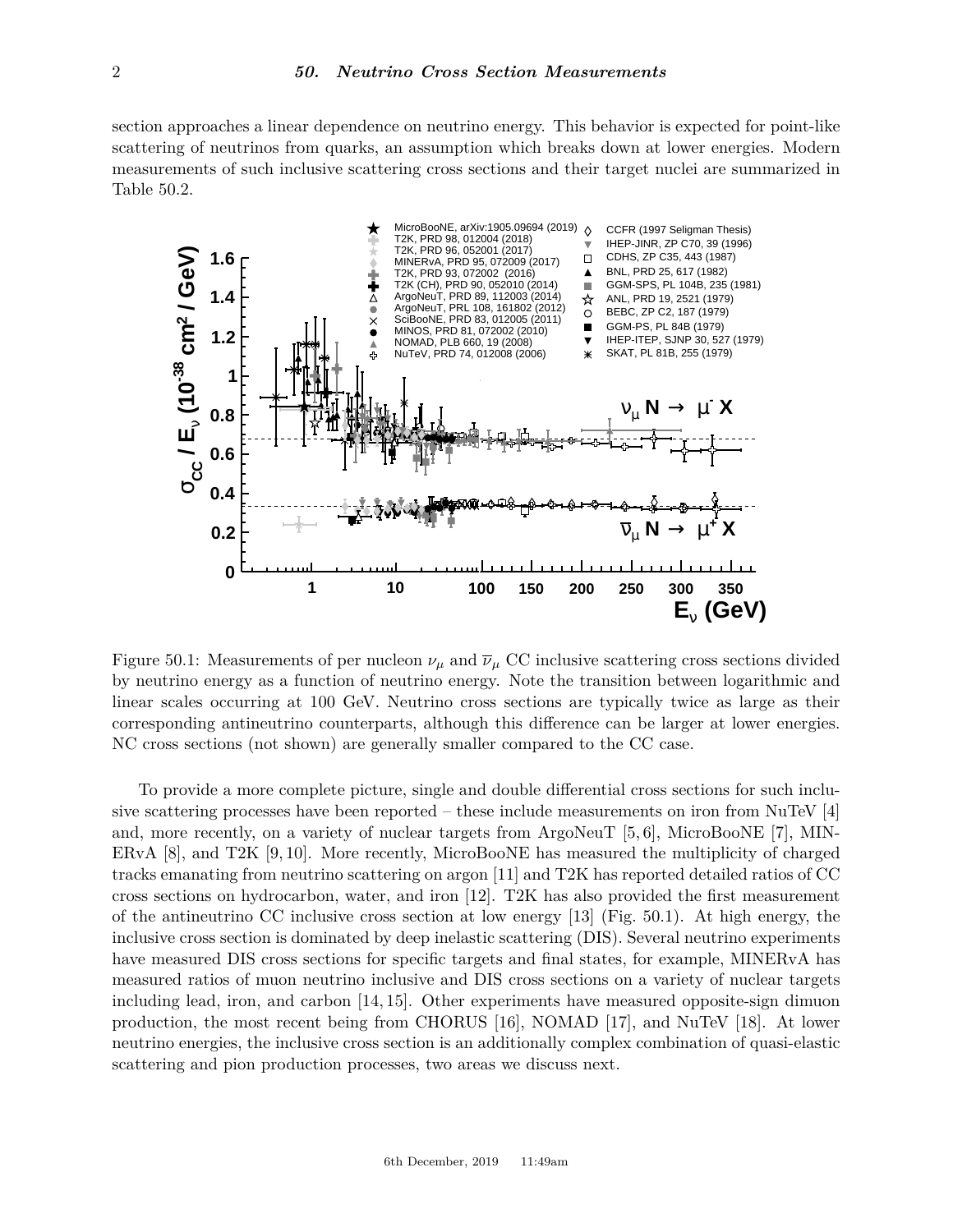<span id="page-2-0"></span>

| experiment    | measurement                                                                                                         | target                 |
|---------------|---------------------------------------------------------------------------------------------------------------------|------------------------|
|               | ArgoNeuT $\nu_{\mu}$ [5,6], $\overline{\nu}_{\mu}$ [6]                                                              | Ar                     |
| MicroBooNE    | $\nu_{\mu}$ [7]                                                                                                     | Ar                     |
| MINER $\nu$ A | $\nu_{\mu}$ [8, 14, 15, 19], $\overline{\nu}_{\mu}$ [19], $\overline{\nu}_{\mu}/\nu_{\mu}$ [20]                     | CH, C/CH, Fe/CH, Pb/CH |
| <b>MINOS</b>  | $\nu_{\mu}$ [21], $\overline{\nu}_{\mu}$ [21]                                                                       | Fe                     |
| <b>NOMAD</b>  | $\nu_{\mu}$ [22]                                                                                                    | $\Gamma$               |
| SciBooNE      | $\nu_{\mu}$ [23]                                                                                                    | CH                     |
| T2K           | $\nu_{\mu}$ [9, 10, 12, 24, 25], $\nu_{e}$ [26, 27], $\overline{\nu}_{\mu}/\nu_{\mu}$ [13] CH, H <sub>2</sub> O, Fe |                        |

**Table 50.2:** Published measurements of neutrino and antineutrino CC inclusive cross sections from modern accelerator-based neutrino experiments.

### **50.2 Quasi-elastic scattering**

Quasi-elastic (QE) scattering is the dominant neutrino interaction for neutrino energies less than  $\sim$  1 GeV and represents a large fraction of the signal samples in many neutrino oscillation experiments, which is why this process has received considerable attention in recent years. Historically, neutrino (antineutrino) quasi-elastic scattering refers to the process,  $\nu_{\mu} n \to \mu^- p \ (\overline{\nu}_{\mu} p \to \mu^+ n)$ , where a charged lepton and single nucleon are ejected in the elastic interaction of a neutrino (or antineutrino) with a nucleon in the target material. This is the final state one would strictly observe, for example, in scattering off of a *free* nucleon target. There were many early measurements of neutrino QE scattering that span back to the 1970's [\[2\]](#page-6-1). In many of these initial measurements, bubble chamber experiments employed light targets (hydrogen or deuterium) and required both the detection of the final state muon and single nucleon<sup>[2](#page-2-1)</sup>; thus the final state was clear and elastic kinematic conditions could be verified. The situation is more complicated, of course, for heavier nuclear targets used in modern neutrino experiments. In this case, nuclear effects can impact the size and shape of the cross section as well as the final state composition, kinematics, and topology. Due to intranuclear hadron rescattering and the effects of correlations between target nucleons, additional particles may be ejected in the final state; hence, a QE interaction on a nuclear target does not necessarily imply the ejection of a lepton and a *single* nucleon. One therefore needs to take care in defining what one means by neutrino QE scattering when scattering off targets heavier than hydrogen or deuterium. Because of this, modern experiments tend to instead report cross sections for processes involving pionless (e.g., nucleon-only) final states, often referred to as CC 0*π* or QE-like reactions in recent literature. Such measurements are summarized in Table [50.3.](#page-3-0) Many modern experiments have also recently opted to report nucleon-only cross sections as a function of final state particle kinematics [\[28](#page-7-13)[–36\]](#page-7-14). Such distributions can be more difficult to directly compare between experiments but are much less model-dependent and provide more stringent tests of the theory than historical cross sections as a function of neutrino energy  $(E_{\nu})$  or 4-momentum transfer  $(Q^2)$ . Recent work has been done to develop a means to directly compare experimental measurements produced in these less model-dependent forms [\[37\]](#page-7-15).

The topic of neutrino QE scattering began drawing increased attention following the first double differential cross section measurements of this process that revealed a significantly larger cross section than originally anticipated, predominantly in the backwards muon scattering region [\[31,](#page-7-16)[32\]](#page-7-17). Such an enhancement was observed many years prior in transverse electron-nucleus scattering [\[55\]](#page-8-0) and was attributed to the presence of correlations between target nucleons in the nucleus. As a result, the impact of such nuclear effects on neutrino QE scattering has recently become the subject

<span id="page-2-1"></span><sup>&</sup>lt;sup>2</sup>In the case of deuterium, many experiments additionally observed the spectator proton.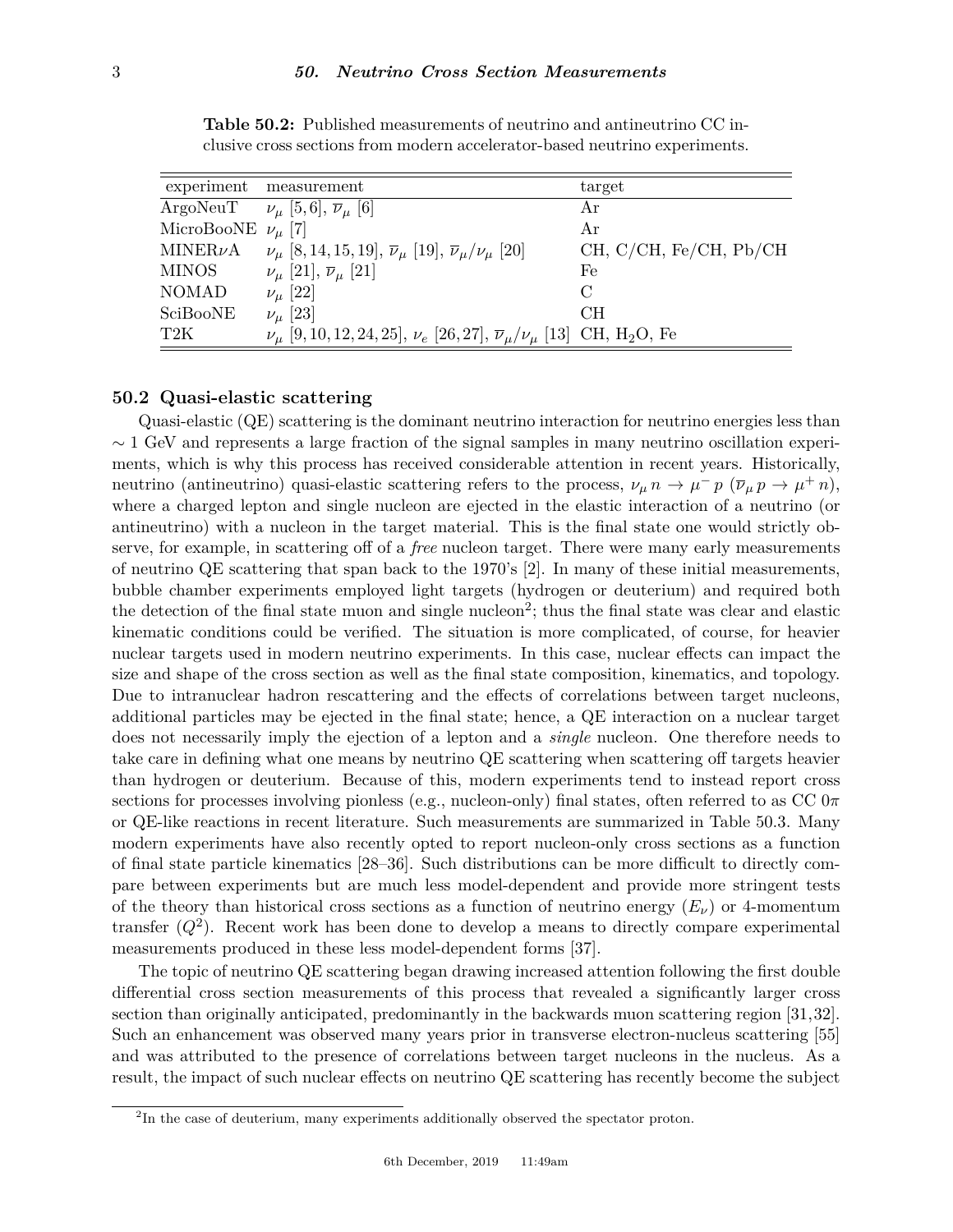<span id="page-3-0"></span>

|                  | experiment measurement                                                                                                                                                                                           | target               |
|------------------|------------------------------------------------------------------------------------------------------------------------------------------------------------------------------------------------------------------|----------------------|
| ArgoNeuT         | $2p \; [38]$                                                                                                                                                                                                     | Αr                   |
| K2K              | $M_A$ [39]                                                                                                                                                                                                       | $H_2O$               |
| MINER $\nu$ A    | $\frac{d\sigma}{dQ^2}$ [40–42], 1p [43], $\nu_e$ [44], $\frac{d^2\sigma}{dp_T dp_{  }}$ [28, 29], $\frac{d\sigma}{dp_n}\frac{d\sigma}{d\delta\alpha_T}$ [30], $\frac{d^2\sigma}{dE_{avail}dq_3}$ [45] CH, Fe, Pb |                      |
| MiniBooNE        | $\frac{d^2\sigma}{dT_u d\theta_u}$ [31,32], M <sub>A</sub> [46], NC [47,48]                                                                                                                                      | CH <sub>2</sub>      |
| <b>MINOS</b>     | $M_A$ [49]                                                                                                                                                                                                       | Fe                   |
| <b>NOMAD</b>     | $M_A$ , $\sigma(E_\nu)$ [50]                                                                                                                                                                                     | $\mathcal{C}$        |
| Super-K          | $NC$ [51]                                                                                                                                                                                                        | $H_2O$               |
| T <sub>2</sub> K | $\frac{d^2\sigma}{dT_u d\theta_u}$ [33–35], $\sigma(E_\nu)$ [52], $M_A$ [53], NC [54], $\frac{d\sigma}{d\delta p_T} \frac{d\sigma}{d\delta \alpha_T}$ [36]                                                       | CH, H <sub>2</sub> O |

**Table 50.3:** Published measurements of CC and NC scattering cross sections with nucleon-only final states from modern neutrino experiments.

of intense experimental and theoretical scrutiny with implications on event rates, nucleon emission, neutrino energy reconstruction, and neutrino versus antineutrino cross sections. The reader is referred to reviews of the situation in [\[3,](#page-6-2) [56,](#page-8-6) [57\]](#page-8-7). To help drive further progress in understanding the underlying nuclear contributions, pionless (e.g., nucleon-only) cross sections have been reported for the first time in the form of double-differential distributions by MiniBooNE [\[31,](#page-7-16) [32\]](#page-7-17), MINERvA [\[28,](#page-7-13) [29,](#page-7-24) [45\]](#page-7-26), and T2K [\[33](#page-7-31)[–35\]](#page-7-32). Such double-differential cross sections in terms of final state particle kinematics reduce some of the model-dependence of the reported data, provide the most robust measurements available, and allow a more rigorous two-dimensional test of the underlying nuclear theory. MINERvA and T2K have been especially prolific in recent years in probing this interaction process (Table [50.3\)](#page-3-0). Neutrino experiments have also launched dedicated studies of the hadronic side of these interactions, including ArgoNeuT [\[38,](#page-7-18) [58\]](#page-8-8), MINERvA [\[43\]](#page-7-22), and T2K [\[36\]](#page-7-14). MINERvA has been the first modern experiment to measure neutron emission in antineutrino interactions [\[59\]](#page-8-9). In addition, the exploration of transverse kinematic variables in neutrino scattering is allowing better constraints on the various contributions to the cross section, including recent evaluations from MINERvA [\[28–](#page-7-13)[30\]](#page-7-25) and T2K [\[36\]](#page-7-14). With the MiniBooNE results having first revealed these additional complexities in neutrino-nucleus QE scattering, measurements from multiple neutrino experiments, on other targets, and using additional kinematics are crucial for getting a better handle on the underlying nuclear physics impacting neutrino-nucleus interactions. What we once thought was "simple" QE scattering is in fact not so simple.

In addition to such charged current investigations, measurements of the neutral current counterpart of this channel have also been performed. The most recent NC elastic scattering cross section measurements include those from BNL E734 [\[60\]](#page-8-10), MiniBooNE [\[47,](#page-7-28)[48\]](#page-7-29), Super-K [\[51\]](#page-8-2), and T2K [\[54\]](#page-8-5). A number of measurements of the Cabibbo-suppressed antineutrino QE hyperon production cross section have additionally been reported [\[61,](#page-8-11) [62\]](#page-8-12), although not in recent years.

### **50.3 Pion Production**

In addition to such elastic scattering processes, neutrinos can also inelastically scatter producing a nucleon excited state  $(\Delta, N^*)$ . Such baryonic resonances quickly decay, most often to a nucleon and single-pion final state. Historically, experiments have measured various exclusive final states associated with these reactions, the majority of which have been on hydrogen and deuterium targets [\[2\]](#page-6-1). There have been several recent re-analyses of this data to better understand the consistency between data sets [\[63\]](#page-8-13), nucleon form factors [\[64\]](#page-8-14), and non-resonant contributions [\[65\]](#page-8-15). Also, modern measurements of neutrino-induced pion production have since been performed on a variety of nuclear targets (Table [50.4\)](#page-4-0).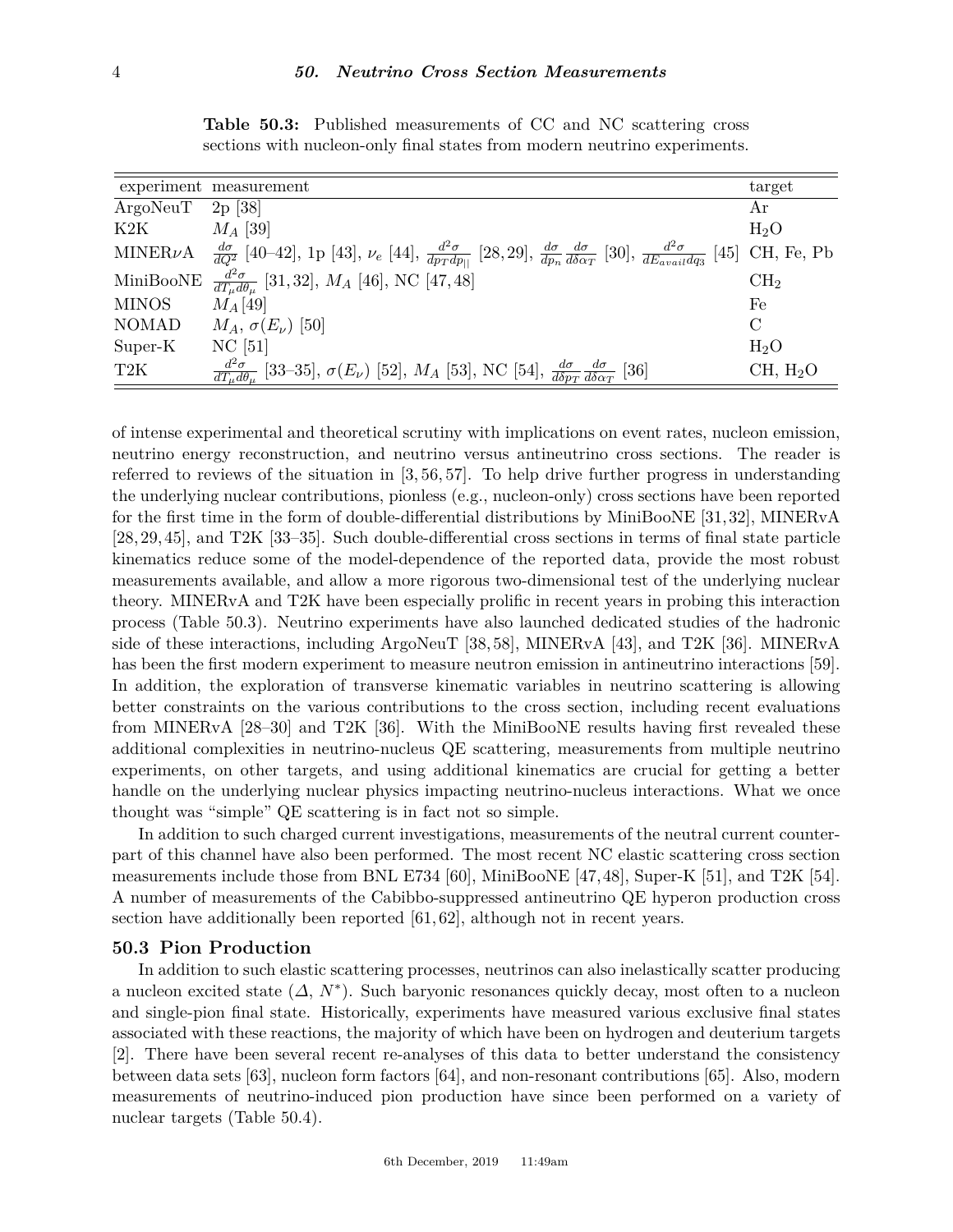| experiment   |            | $\pi^{\pm}$ measurement $\pi^{0}$ measurement | target               |
|--------------|------------|-----------------------------------------------|----------------------|
| ArgoNeuT     | $CC$ [66]  | NC [67]                                       | Αr                   |
| K2K          | CC[68, 69] | CC [70], NC [71]                              | CH, H <sub>2</sub> O |
| MicroBooNE   |            | $CC$ [72]                                     | Ar                   |
| $MINER\nu A$ | CC [73-77] | CC $[74, 78, 79]$ , NC $[80]$                 | CH                   |
| MiniBooNE    | CC [81,82] | CC [83], NC [84,85]                           | CH <sub>2</sub>      |
| <b>MINOS</b> |            | NC [86]                                       | Fe                   |
| <b>NOMAD</b> |            | NC [87]                                       | C                    |
| <b>NOvA</b>  |            | NC [88]                                       | C                    |
| SciBooNE     | $CC$ [89]  | NC [90, 91]                                   | CН                   |
| T2K          | CC [92,93] |                                               | CH,                  |
|              |            |                                               | $H_2O$               |

<span id="page-4-0"></span>**Table 50.4:** Summary of modern measurements of NC and CC scattering cross sections involving a pion (or pions) in the final state.

<span id="page-4-1"></span>

Figure 50.2: Differential cross sections for CC and NC pion production from MiniBooNE at a mean neutrino energy of 0.8 GeV. Shown here are the measurements as a function of the momentum of the outgoing pion in the interaction, a kinematic that is particularly sensitive to final state interactions. Other distributions are also available in the publications listed in the legend.

In addition to resonance production processes, neutrinos can also coherently scatter off of the entire nucleus and produce a distinctly forward-scattered single pion final state. Both CC ( $\nu_{\mu} A \rightarrow$  $\mu^- A \pi^+, \bar{\nu}_{\mu} A \to \mu^+ A \pi^-$  ) and NC  $(\nu_{\mu} A \to \nu_{\mu} A \pi^0, \bar{\nu}_{\mu} A \to \bar{\nu}_{\mu} A \pi^0)$  processes are possible in this case. Even though the level of coherent pion production is small compared to their resonant counterpart, observations exist across a broad energy range and on multiple nuclear targets [\[94\]](#page-9-8).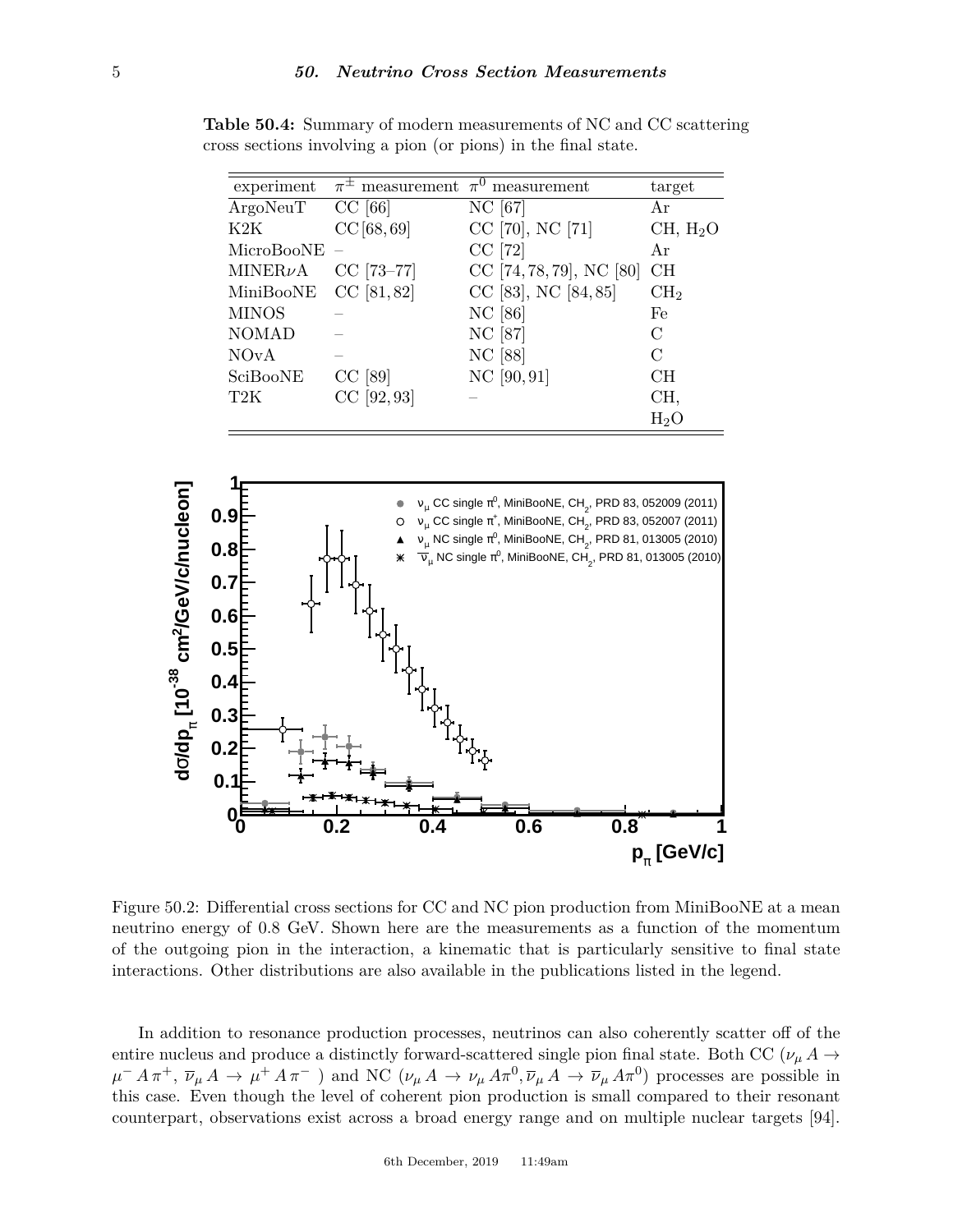More recently, several modern neutrino experiments have either measured or set limits on coherent pion production cross sections including ArgoNeuT [\[66\]](#page-8-16), K2K [\[69\]](#page-8-19), MINERvA [\[75,](#page-8-34)[77\]](#page-8-24), MiniBooNE [\[85\]](#page-8-33), MINOS [\[86\]](#page-9-0), NOMAD [\[87\]](#page-9-1), NOvA [\[88\]](#page-9-2), SciBooNE [\[89,](#page-9-3) [91\]](#page-9-5), and T2K [\[69\]](#page-8-19).

<span id="page-5-0"></span>

Figure 50.3: Differential cross sections for neutrino (W*<* 1*.*4 GeV) and antineutrino (W*<* 1*.*8 GeV) CC  $\pi^0$  production from MINERvA at a mean neutrino energy of 3.3 GeV. Shown here are the measurements as a function of the momentum of the outgoing pion in the interaction, a kinematic that is particularly sensitive to final state interactions. Other distributions are available in the publications listed in the legend as well as for charged pion production [\[74\]](#page-8-25).

As with QE scattering, a new appreciation for the significance of nuclear effects has surfaced in pion production channels, again due to the use of heavy nuclear targets in modern neutrino experiments. Many experiments have been careful to report cross sections for various detected final states, thereby not correcting for large and uncertain nuclear effects (e.g., pion rescattering, charge exchange, and absorption) which can introduce significant sources of uncertainty and model dependence. Providing the most comprehensive survey of neutrino single-pion production to date, MiniBooNE has published a total of 16 single- and double-differential cross sections for both the final state muon (in the case of CC scattering) and pions in these interactions; thus, providing the first measurements of these distributions (Fig. [50.2\)](#page-4-1) [\[81–](#page-8-29)[84\]](#page-8-32). MINERvA has recently produced similar kinematic measurements at higher neutrino energies (Fig. [50.3\)](#page-5-0) [\[74,](#page-8-25) [76,](#page-8-35) [79\]](#page-8-27) and T2K at lower energies [\[92\]](#page-9-6). Importantly, MINERvA has been working towards an improved nuclear model that can describe all of the pion reaction channels simultaneously, an issue that many experiments have struggled with up until now [\[74\]](#page-8-25). ArgoNeuT [\[67\]](#page-8-17) and MicroBooNE [\[72\]](#page-8-22) have been adding new information on single pion production in argon. Regardless of the interaction channel or target material, differential cross section measurements in terms of observed final state particle kinematics are preferred for their reduced model dependence and for the additional kinematic information they provide. Such a new direction has been the focus of modern measurements as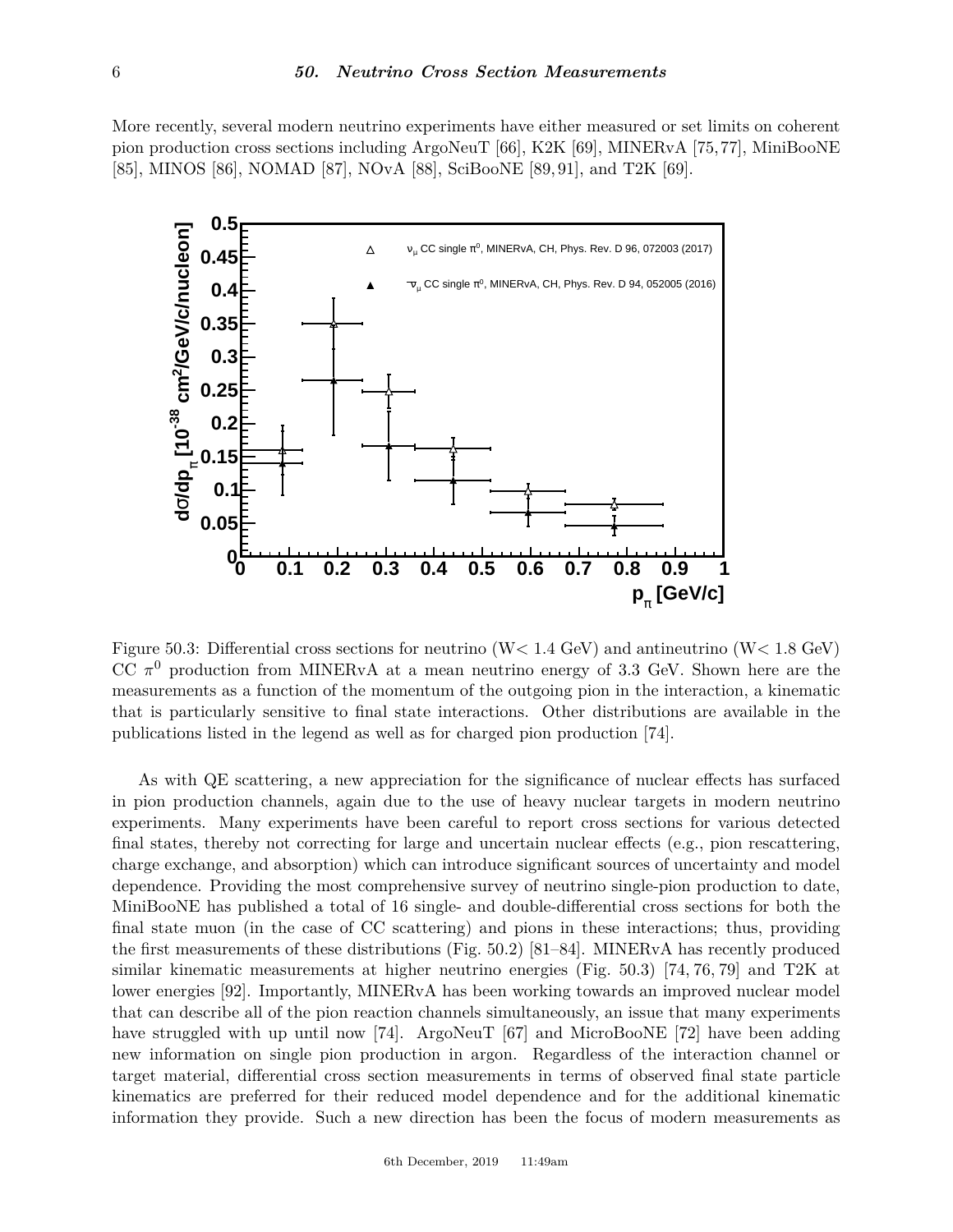opposed to the reporting of more model-dependent, historical cross sections as a function of  $E_\nu$ or  $Q^2$ . Together with similar results for other interaction channels, a better understanding and modeling of nuclear effects will be possible moving forward. MINERvA [\[95\]](#page-9-9) has already taken a large step in this direction by explicitly tuning the physics in existing neutrino event generators to best fit the experimental data on pion production.

It should be noted that baryonic resonances can also decay to multi-pion, other mesonic (*K*, *η*,  $\rho$ , etc.), and even photon final states. Experimental results for these channels are typically sparse or non-existent [\[2\]](#page-6-1); however, photon production processes can be an important background for  $\nu_\mu \to \nu_e$  appearance searches and thus have become the focus of recent experimental investigations, most notably in NOMAD [\[96\]](#page-9-10) and T2K [\[97\]](#page-9-11). There have also been several recent measurements of kaon final states produced in neutrino NC and CC scattering in MINERvA [\[98–](#page-9-12)[100\]](#page-9-13) that are providing needed background constraints for certain nucleon decay searches.

### **50.4 Outlook**

Currently operating experiments will continue to produce additional neutrino cross section measurements as they accumulate additional statistics, while a few new experiments will soon be coming online. Analysis of a broad energy range of data from MINERvA is providing some of the most detailed analysis of nuclear effects in neutrino interactions by examining multiple nuclei in a single experiment. Data from ArgoNeuT, ICARUS, MicroBooNE, and SBND will probe deeper into complex neutrino final states using the superior capabilities of liquid argon time projection chambers, while the T2K and NOvA near detectors will continue to collect high statistics samples in intense neutrino beams. Together with dedicated discussions between the experiments on how best to report neutrino cross section measurements [\[101\]](#page-9-14) and accompanying improvements in nuclear model calculations [\[3\]](#page-6-2), these investigations are crucial for significantly advancing our understanding of neutrino-nucleus scattering.

#### **50.5 Acknowledgments**

The author thanks Anne Schukraft (Fermilab) for her help in preparing the plots and content of this review.

### <span id="page-6-0"></span>*References*

- [1] O. Benhar *et al.*, Phys. Rept. **700**, 1 (2017), [arXiv:1501.06448].
- <span id="page-6-1"></span>[2] J. A. Formaggio and G. P. Zeller, Rev. Mod. Phys. **84**, 1307 (2012), [arXiv:1305.7513].
- <span id="page-6-2"></span>[3] L. Alvarez-Ruso *et al.*, Prog. Part. Nucl. Phys. **100**, 1 (2018), [arXiv:1706.03621].
- <span id="page-6-3"></span>[4] M. Tzanov *et al.* (NuTeV), Phys. Rev. **D74**, 012008 (2006), [hep-ex/0509010].
- <span id="page-6-4"></span>[5] C. Anderson *et al.* (ArgoNeuT), Phys. Rev. Lett. **108**, 161802 (2012), [arXiv:1111.0103].
- <span id="page-6-5"></span>[6] R. Acciarri *et al.* (ArgoNeuT), Phys. Rev. **D89**, 11, 112003 (2014), [arXiv:1404.4809].
- <span id="page-6-6"></span>[7] C. Adams *et al.* (MicroBooNE) (2019), [arXiv:1905.09694].
- <span id="page-6-7"></span>[8] P. A. Rodrigues *et al.* (MINERvA), Phys. Rev. Lett. **116**, 071802 (2016), [Addendum: Phys. Rev. Lett.121,no.20,209902(2018)], [arXiv:1511.05944].
- <span id="page-6-8"></span>[9] K. Abe *et al.* (T2K), Phys. Rev. **D87**, 9, 092003 (2013), [arXiv:1302.4908].
- <span id="page-6-10"></span><span id="page-6-9"></span>[10] K. Abe *et al.* (T2K), Phys. Rev. **D98**, 012004 (2018), [arXiv:1801.05148].
- [11] C. Adams *et al.* (MicroBooNE), Eur. Phys. J. **C79**, 3, 248 (2019), [arXiv:1805.06887].
- <span id="page-6-11"></span>[12] K. Abe *et al.* (T2K) (2019), [arXiv:1904.09611].
- <span id="page-6-13"></span><span id="page-6-12"></span>[13] K. Abe *et al.* (T2K), Phys. Rev. **D96**, 5, 052001 (2017), [arXiv:1706.04257].
- [14] B. G. Tice *et al.* (MINERvA), Phys. Rev. Lett. **112**, 23, 231801 (2014), [arXiv:1403.2103].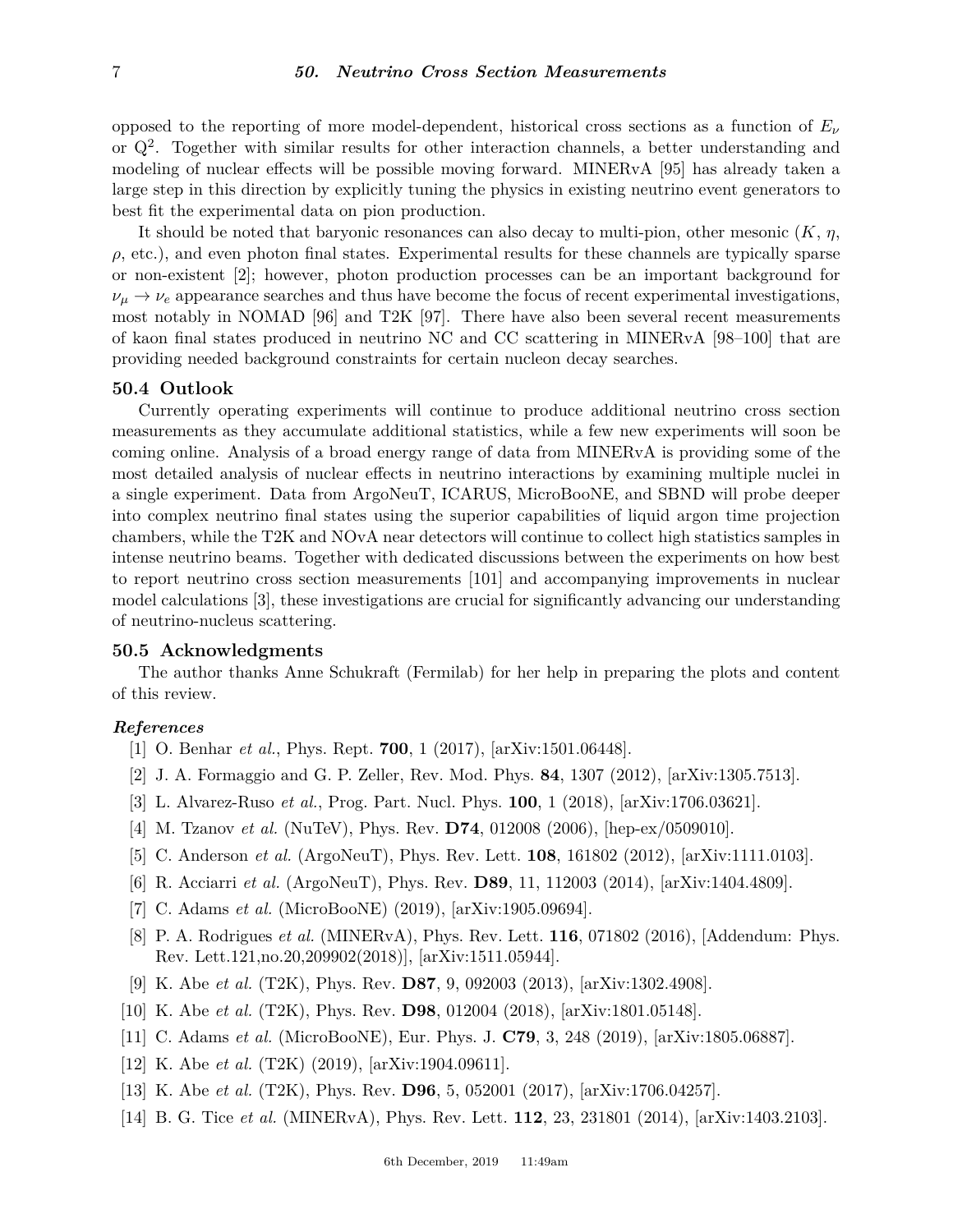- <span id="page-7-0"></span>[15] J. Mousseau *et al.* (MINERvA), Phys. Rev. **D93**, 7, 071101 (2016), [arXiv:1601.06313].
- <span id="page-7-1"></span>[16] A. Kayis-Topaksu *et al.* (CHORUS), Nucl. Phys. **B798**, 1 (2008), [arXiv:0804.1869].
- <span id="page-7-2"></span>[17] O. Samoylov *et al.* (NOMAD), Nucl. Phys. **B876**, 339 (2013), [arXiv:1308.4750].
- <span id="page-7-3"></span>[18] D. Mason *et al.* (NuTeV), Phys. Rev. Lett. **99**, 192001 (2007).
- <span id="page-7-4"></span>[19] J. Devan *et al.* (MINERvA), Phys. Rev. **D94**, 11, 112007 (2016), [arXiv:1610.04746].
- <span id="page-7-5"></span>[20] L. Ren *et al.* (MINERvA), Phys. Rev. **D95**, 7, 072009 (2017), [Addendum: Phys. Rev.D97,no.1,019902(2018)], [arXiv:1701.04857].
- <span id="page-7-6"></span>[21] P. Adamson *et al.* (MINOS), Phys. Rev. **D81**, 072002 (2010), [arXiv:0910.2201].
- <span id="page-7-7"></span>[22] Q. Wu *et al.* (NOMAD), Phys. Lett. **B660**, 19 (2008), [arXiv:0711.1183].
- <span id="page-7-8"></span>[23] Y. Nakajima *et al.* (SciBooNE), Phys. Rev. **D83**, 012005 (2011), [arXiv:1011.2131].
- <span id="page-7-9"></span>[24] K. Abe *et al.* (T2K), Phys. Rev. **D90**, 5, 052010 (2014), [arXiv:1407.4256].
- <span id="page-7-10"></span>[25] K. Abe *et al.* (T2K), Phys. Rev. **D93**, 7, 072002 (2016), [arXiv:1509.06940].
- <span id="page-7-11"></span>[26] K. Abe *et al.* (T2K), Phys. Rev. Lett. **113**, 24, 241803 (2014), [arXiv:1407.7389].
- <span id="page-7-12"></span>[27] K. Abe *et al.* (T2K), Phys. Rev. **D91**, 112010 (2015), [arXiv:1503.08815].
- <span id="page-7-13"></span>[28] D. Ruterbories *et al.* (MINERvA), Phys. Rev. **D99**, 1, 012004 (2019), [arXiv:1811.02774].
- <span id="page-7-24"></span>[29] C. E. Patrick *et al.* (MINERvA), Phys. Rev. **D97**, 5, 052002 (2018), [arXiv:1801.01197].
- <span id="page-7-25"></span>[30] X. G. Lu *et al.* (MINERvA), Phys. Rev. Lett. **121**, 2, 022504 (2018), [arXiv:1805.05486].
- <span id="page-7-16"></span>[31] A. A. Aguilar-Arevalo *et al.* (MiniBooNE), Phys. Rev. **D81**, 092005 (2010), [arXiv:1002.2680].
- <span id="page-7-17"></span>[32] A. A. Aguilar-Arevalo *et al.* (MiniBooNE), Phys. Rev. **D88**, 3, 032001 (2013), [arXiv:1301.7067].
- <span id="page-7-31"></span>[33] K. Abe *et al.* (T2K), Phys. Rev. **D93**, 11, 112012 (2016), [arXiv:1602.03652].
- [34] K. Abe *et al.* (T2K), Phys. Rev. **D97**, 1, 012001 (2018), [arXiv:1708.06771].
- <span id="page-7-32"></span>[35] K. Abe *et al.* (2019), [arXiv:1908.10249].
- <span id="page-7-14"></span>[36] K. Abe *et al.* (T2K), Phys. Rev. **D98**, 3, 032003 (2018), [arXiv:1802.05078].
- <span id="page-7-15"></span>[37] K. Mahn, C. Marshall and C. Wilkinson, Ann. Rev. Nucl. Part. Sci. **68**, 105 (2018), [arXiv:1803.08848].
- <span id="page-7-18"></span>[38] R. Acciarri *et al.* (ArgoNeuT), Phys. Rev. **D90**, 1, 012008 (2014), [arXiv:1405.4261].
- <span id="page-7-19"></span>[39] R. Gran *et al.* (K2K), Phys. Rev. **D74**, 052002 (2006), [hep-ex/0603034].
- <span id="page-7-20"></span>[40] G. A. Fiorentini *et al.* (MINERvA), Phys. Rev. Lett. **111**, 022502 (2013), [arXiv:1305.2243].
- [41] L. Fields *et al.* (MINERvA), Phys. Rev. Lett. **111**, 2, 022501 (2013), [arXiv:1305.2234].
- <span id="page-7-21"></span>[42] M. Betancourt *et al.* (MINERvA), Phys. Rev. Lett. **119**, 8, 082001 (2017), [arXiv:1705.03791].
- <span id="page-7-22"></span>[43] T. Walton *et al.* (MINERvA), Phys. Rev. **D91**, 7, 071301 (2015), [arXiv:1409.4497].
- <span id="page-7-23"></span>[44] J. Wolcott *et al.* (MINERvA), Phys. Rev. Lett. **116**, 8, 081802 (2016), [arXiv:1509.05729].
- <span id="page-7-26"></span>[45] R. Gran *et al.* (MINERvA), Phys. Rev. Lett. **120**, 22, 221805 (2018), [arXiv:1803.09377].
- <span id="page-7-27"></span>[46] A. A. Aguilar-Arevalo *et al.* (MiniBooNE), Phys. Rev. Lett. **100**, 032301 (2008), [arXiv:0706.0926].
- <span id="page-7-28"></span>[47] A. A. Aguilar-Arevalo *et al.* (MiniBooNE), Phys. Rev. **D82**, 092005 (2010), [arXiv:1007.4730].
- <span id="page-7-29"></span>[48] A. A. Aguilar-Arevalo *et al.* (MiniBooNE), Phys. Rev. **D91**, 1, 012004 (2015), [arXiv:1309.7257].
- <span id="page-7-30"></span>[49] P. Adamson *et al.* (MINOS), Phys. Rev. **D91**, 1, 012005 (2015), [arXiv:1410.8613].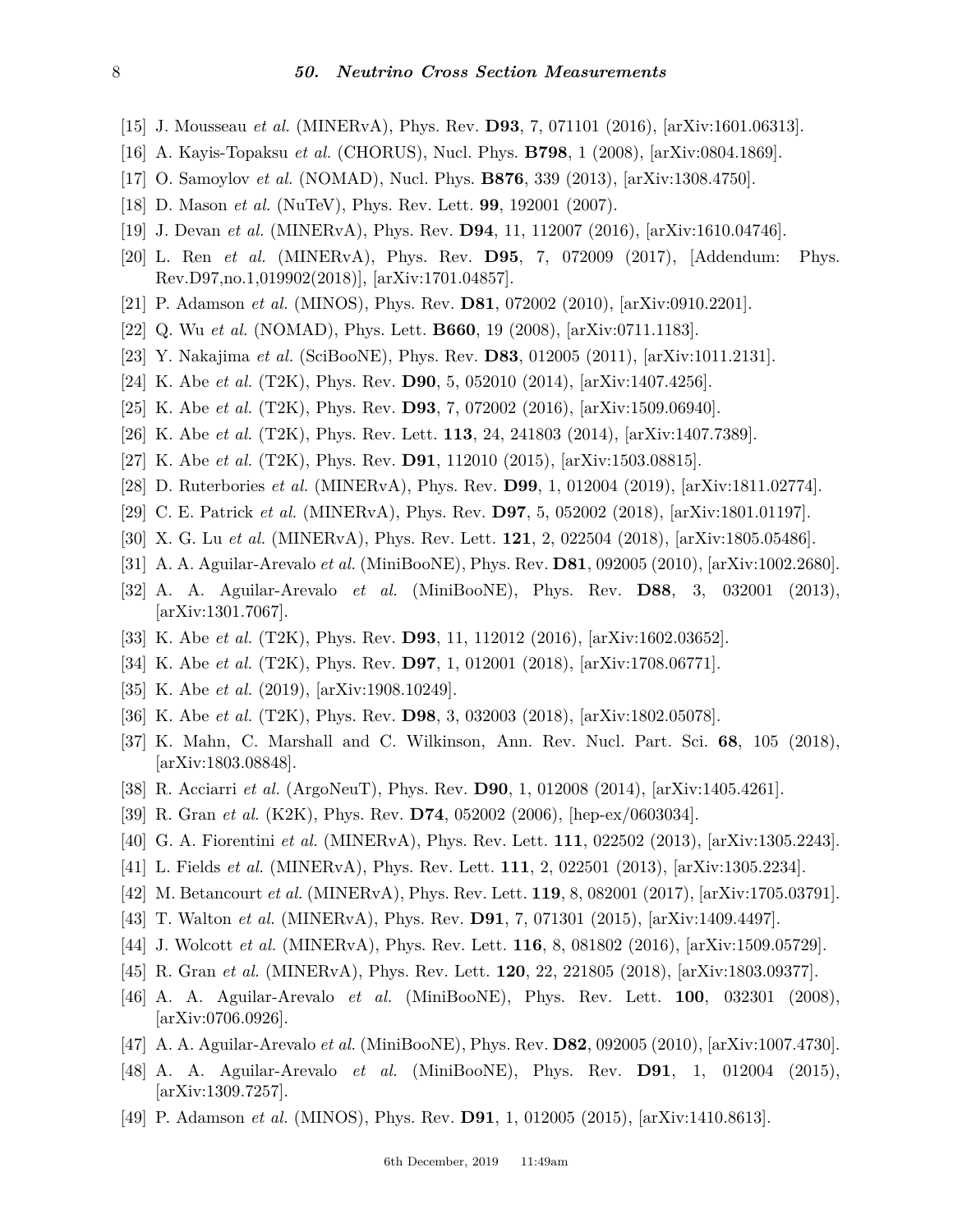- <span id="page-8-1"></span>[50] V. Lyubushkin *et al.* (NOMAD), Eur. Phys. J. **C63**, 355 (2009), [arXiv:0812.4543].
- <span id="page-8-2"></span>[51] L. Wan *et al.* (Super-Kamiokande), Phys. Rev. **D99**, 3, 032005 (2019), [arXiv:1901.05281].
- <span id="page-8-3"></span>[52] K. Abe *et al.* (T2K), Phys. Rev. **D91**, 11, 112002 (2015), [arXiv:1503.07452].
- <span id="page-8-4"></span>[53] K. Abe *et al.* (T2K), Phys. Rev. **D92**, 11, 112003 (2015), [arXiv:1411.6264].
- <span id="page-8-5"></span>[54] K. Abe *et al.* (T2K), Phys. Rev. **D90**, 7, 072012 (2014), [arXiv:1403.3140].
- <span id="page-8-0"></span>[55] J. Carlson *et al.*, Phys. Rev. **C65**, 024002 (2002), [arXiv:nucl-th/0106047].
- <span id="page-8-6"></span>[56] H. Gallagher, G. Garvey and G. P. Zeller, Ann. Rev. Nucl. Part. Sci. **61**, 355 (2011).
- <span id="page-8-7"></span>[57] G. T. Garvey *et al.*, Phys. Rept. **580**, 1 (2015), [arXiv:1412.4294].
- <span id="page-8-8"></span>[58] O. Palamara (ArgoNeuT), JPS Conf. Proc. **12**, 010017 (2016).
- <span id="page-8-9"></span>[59] M. Elkins *et al.* (MINERvA) (2019), [arXiv:1901.04892].
- <span id="page-8-10"></span>[60] L. A. Ahrens *et al.*, Phys. Rev. **D35**, 785 (1987).
- <span id="page-8-11"></span>[61] J. Brunner *et al.* (SKAT), Z. Phys. **C45**, 551 (1990).
- <span id="page-8-12"></span>[62] V. V. Ammosov *et al.*, Z. Phys. **C36**, 377 (1987); O. Erriquez *et al.*, Phys. Lett. **70B**, 383 (1977); T. Eichten *et al.*, Phys. Lett. **40B**, 593 (1972).
- <span id="page-8-13"></span>[63] C. Wilkinson *et al.*, Phys. Rev. **D90**, 11, 112017 (2014), [arXiv:1411.4482].
- <span id="page-8-14"></span>[64] A. S. Meyer *et al.*, Phys. Rev. **D93**, 11, 113015 (2016), [arXiv:1603.03048].
- <span id="page-8-15"></span>[65] P. Rodrigues, C. Wilkinson and K. McFarland, Eur. Phys. J. **C76**, 8, 474 (2016), [arXiv:1601.01888].
- <span id="page-8-16"></span>[66] R. Acciarri *et al.* (ArgoNeuT), Phys. Rev. Lett. **113**, 26, 261801 (2014), [erratum: Phys. Rev. Lett.114,no.3,039901(2015)], [arXiv:1408.0598].
- <span id="page-8-17"></span>[67] R. Acciarri *et al.* (ArgoNeuT), Phys. Rev. **D96**, 1, 012006 (2017), [arXiv:1511.00941].
- <span id="page-8-18"></span>[68] A. Rodriguez *et al.* (K2K), Phys. Rev. **D78**, 032003 (2008), [arXiv:0805.0186].
- <span id="page-8-19"></span>[69] M. Hasegawa *et al.* (K2K), Phys. Rev. Lett. **95**, 252301 (2005), [hep-ex/0506008].
- <span id="page-8-20"></span>[70] C. Mariani *et al.* (K2K), Phys. Rev. **D83**, 054023 (2011), [arXiv:1012.1794].
- <span id="page-8-21"></span>[71] S. Nakayama *et al.* (K2K), Phys. Lett. **B619**, 255 (2005), [hep-ex/0408134].
- <span id="page-8-22"></span>[72] C. Adams *et al.* (MicroBooNE), Phys. Rev. **D99**, 9, 091102 (2019), [arXiv:1811.02700].
- <span id="page-8-23"></span>[73] B. Eberly *et al.* (MINERvA), Phys. Rev. **D92**, 9, 092008 (2015), [arXiv:1406.6415].
- <span id="page-8-25"></span>[74] C. L. McGivern *et al.* (MINERvA), Phys. Rev. **D94**, 5, 052005 (2016), [arXiv:1606.07127].
- <span id="page-8-34"></span>[75] A. Higuera *et al.* (MINERvA), Phys. Rev. Lett. **113**, 26, 261802 (2014), [arXiv:1409.3835].
- <span id="page-8-35"></span>[76] T. Le *et al.* (MINERvA) (2019), [arXiv:1906.08300].
- <span id="page-8-24"></span>[77] A. Mislivec *et al.* (MINERvA), Phys. Rev. **D97**, 3, 032014 (2018), [arXiv:1711.01178].
- <span id="page-8-26"></span>[78] T. Le *et al.* (MINERvA), Phys. Lett. **B749**, 130 (2015), [arXiv:1503.02107].
- <span id="page-8-27"></span>[79] O. Altinok *et al.* (MINERvA), Phys. Rev. **D96**, 7, 072003 (2017), [arXiv:1708.03723].
- <span id="page-8-28"></span>[80] J. Wolcott *et al.* (MINERvA), Phys. Rev. Lett. **117**, 11, 111801 (2016), [arXiv:1604.01728].
- <span id="page-8-29"></span>[81] A. A. Aguilar-Arevalo *et al.* (MiniBooNE), Phys. Rev. **D83**, 052007 (2011), [arXiv:1011.3572].
- <span id="page-8-30"></span>[82] A. A. Aguilar-Arevalo *et al.* (MiniBooNE), Phys. Rev. Lett. **103**, 081801 (2009), [arXiv:0904.3159].
- <span id="page-8-31"></span>[83] A. A. Aguilar-Arevalo *et al.* (MiniBooNE), Phys. Rev. **D83**, 052009 (2011), [arXiv:1010.3264].
- <span id="page-8-32"></span>[84] A. A. Aguilar-Arevalo *et al.* (MiniBooNE), Phys. Rev. **D81**, 013005 (2010), [arXiv:0911.2063].
- <span id="page-8-33"></span>[85] A. A. Aguilar-Arevalo *et al.* (MiniBooNE), Phys. Lett. **B664**, 41 (2008), [arXiv:0803.3423].